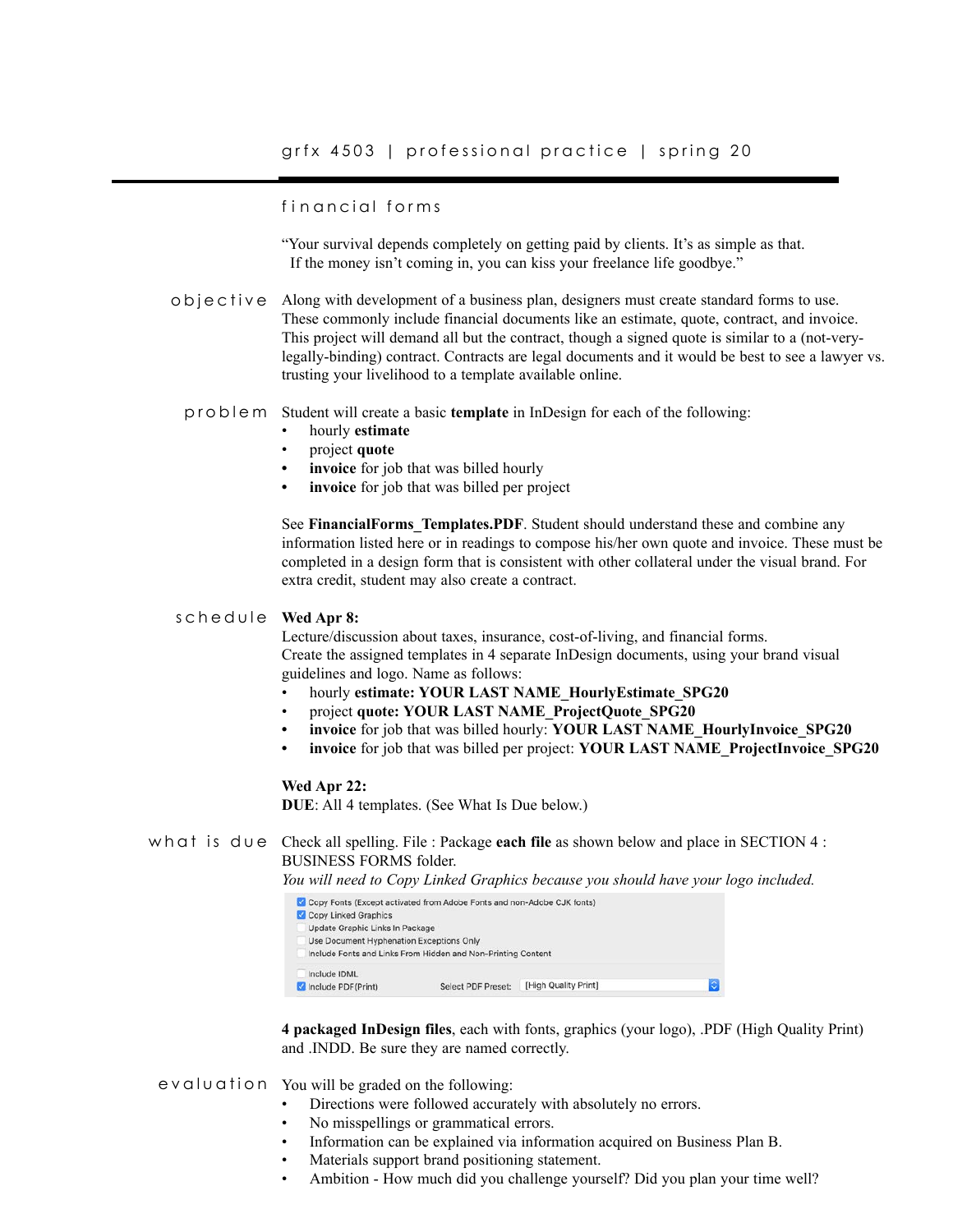*None of the following is your assignment. It is an explanation to guide you in your creation of the required estimate/quote and invoice.* 

## **real-life step 1**

request from client

Design jobs often are created in steps. After obtaining information about the project, you then provide a quote. Preferably you receive project information in the form of a brief, but you will hardly ever receive this while freelancing.

- Your own pay rate and experience level. (see Business Plan B)
- **• Timeline** for the project.
- What is the **budget**?
	- > Remember that simply asking what the budget is also is an indirect way of saying, "You know I'm not doing this for free, right?" If that's still awkward, try asking, "Would you be able to send me a brief of the project?"
- Who is the direct point of contact to discuss the project?
- Where and how will the piece be used?
- *• Your required textbooks have explained other points or rephrased these. Use that information too if you would like.*

## **real-life step 2**

estimate/quote

Next you answer with something called an *estimate* or a *quote* of what you will charge. (A quote is closer to a contract, but is not as legally binding. Also sometimes clients will ask for an estimate and then a quote, in which case the quote is close to a non-signed contract. See all examples in **FinancialForms\_Templates.PDF**.)

There are usually two ways to charge for a project if you are a freelancer or under contract:

- Charge **per hour**.
- Charge **per project**. If you do this, include how many revisions will be made before the rate goes to hourly.

If you create your own business or have an ongoing work relationship, you could consider creating a contract that explains you will be doing all work for a set amount of time. If this is not a salary, it could be considered being "under retainer." [https://www.lifewire.com/working](https://www.lifewire.com/working-on-retainer-as-a-designer-1077461 )[on-retainer-as-a-designer-1077461](https://www.lifewire.com/working-on-retainer-as-a-designer-1077461 ) 

# **real-life step 3**

contract

See **FinancialForms** Templates.PDF. Once an estimate/quote has been provided, you would then be granted the work or refused. Even though you would provide this before a contract, an estimate/ quote is very similar to the nuts and bolts of a contract without needing to be signed. It is up to you if you work with contracts or not.

Contracts can be tricky, especially if you have never even signed one. Depending on the client, he/she might be scared off by it. See **[this booklet created by AIGA](https://www.aiga.org/globalassets/aiga/content/tools-and-resources/46874510-standard-form-of-agreement-for-design-services.pdf)** (national). There are many examples of templates available. The following are tips from *HOW*. Many of these tips are also applicable to your quote and invoice forms.

## **real-life step 4**

invoice

Again, see **FinancialForms\_Templates.PDF**. The following is from [this article.](https://www.creativeboom.com/tips/how-to-invoice-your-freelance-clients-professionally-and-ensure-you-get-paid/) When crafting your invoices, you should refer to the following checklist as a minimum of items to include:

- Your company logo (if available)
- Your name
- Your contact information
- A unique invoice number *you* have assigned for *your* files
- Any relevant PO number issued by the client (if available)
- Name and address of your client
- The word 'invoice' on the document
- The date this ensures that if payment isn't received, you have proof of when it was submitted
- Item(s) and description(s): Describe the work you have done for your client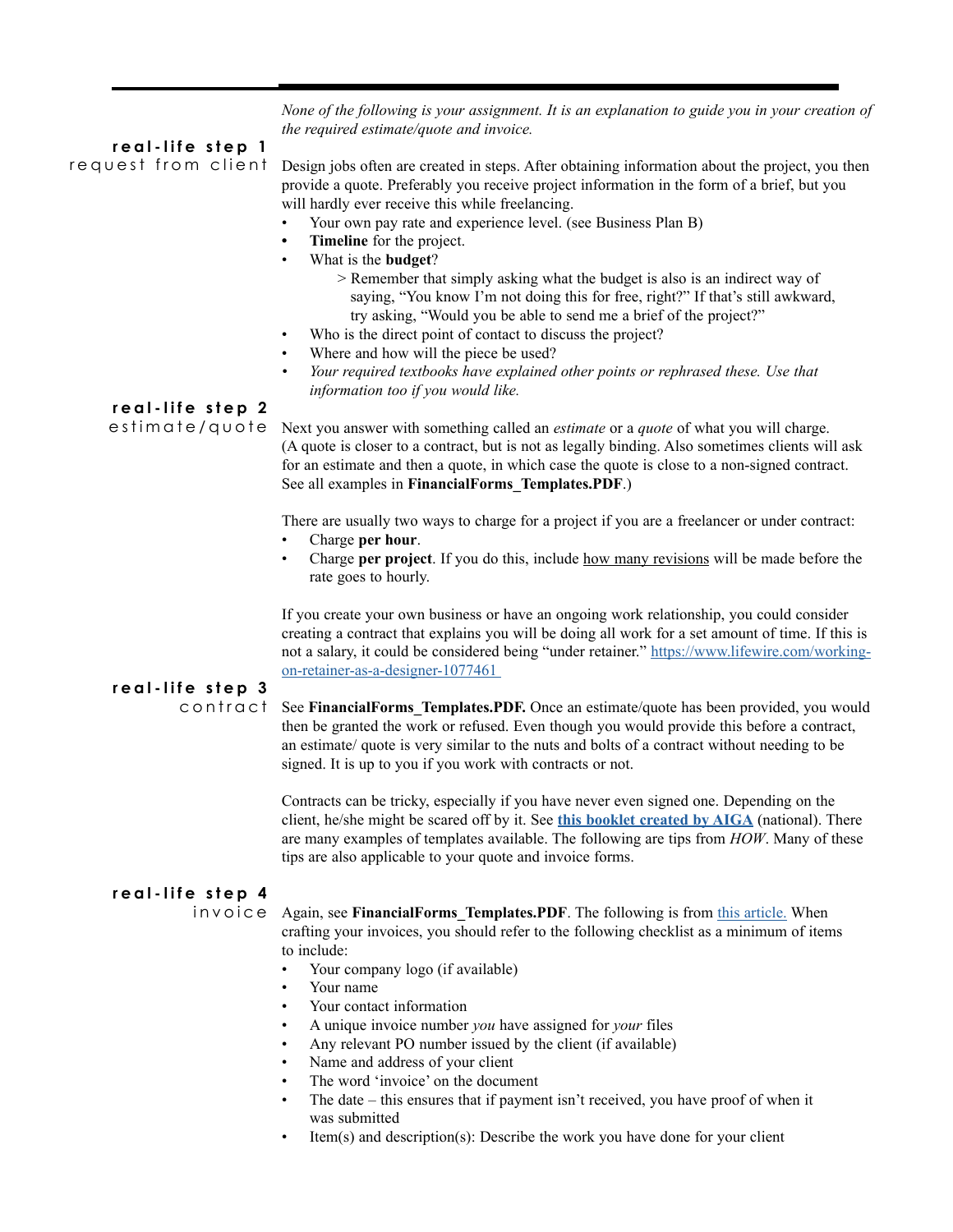| invoice (cont.)  | If quote was per project: the final cost should match. If extra revisions were made, this<br>$\bullet$<br>should be listed in an hourly format. All math should be clear.<br>If quote was hourly: Hours worked on project x the agreed charge. All math should<br>$\bullet$<br>be clear.<br>Terms and Conditions: Include your payment terms, i.e. "Payment must be made within<br>30 days." An optional explanation of consequences for later payment may be included.<br>Where/how the payment should be made. You may provide a P.O. Box or street address<br>for a check to mailed or bank information. Payment app links like Cash, Paypal, or<br>Venmo are also a great idea. |
|------------------|-------------------------------------------------------------------------------------------------------------------------------------------------------------------------------------------------------------------------------------------------------------------------------------------------------------------------------------------------------------------------------------------------------------------------------------------------------------------------------------------------------------------------------------------------------------------------------------------------------------------------------------------------------------------------------------|
| real-life step 5 |                                                                                                                                                                                                                                                                                                                                                                                                                                                                                                                                                                                                                                                                                     |
| getting paid     | Even if you only do a couple of jobs a year and choose not to pay quarterly taxes (be careful),<br>remember that you must count on your client reporting the payment to her/his taxes because<br>this can be helpful in reducing tax owed when investing in one's own business. If (when)<br>the government knows, it will be expecting some of that money from you in your taxes via a<br>1099-MISC form for each client.                                                                                                                                                                                                                                                          |
|                  | Hopefully, you put about 25% of the money you earned from this job immediately into<br>a savings account that you don't touch. Remember that taxes include payment to Social<br>Security and Medicare, which are often "hidden" when paid at other jobs you may have<br>had where you filled out a W-2. (They're not hidden at all, but most of us don't check our<br>paystubs so diligently.)                                                                                                                                                                                                                                                                                      |
|                  | Even if the client doesn't report it and you receive no 1099-MISC, you should still report it.<br>Nobody wants to get audited by the U.S. government when a large amount of savings appears<br>in your account that is earning interest.                                                                                                                                                                                                                                                                                                                                                                                                                                            |
|                  | It is also common to hear from designers to "keep it under \$600 and nobody will know."<br>It is true that the person who paid you does not <i>need</i> to report the job to the IRS if it's under<br>\$600, but you are legally still supposed to report the amount as self-employment income and<br>pay taxes.                                                                                                                                                                                                                                                                                                                                                                    |
|                  | The other option someone may offer you is to get paid "under the table" where nobody<br>reports anything. This is technically not legal. Again, getting audited by the U.S. government<br>is not a goal you should have.                                                                                                                                                                                                                                                                                                                                                                                                                                                            |
|                  | Scared of taxes yet? Don't be. Keep your receipts for anything you have to keep you in<br>business, even if that's just your computer and its software and the cost of your business<br>cards. Find our more about all the things for which you could receive deductions. Programs<br>like TurboTax can explain all of this to you if you cannot afford taxes to be prepared for you.                                                                                                                                                                                                                                                                                               |

 $\overline{\phantom{a}}$ 

"The language provided below is generic and isn't meant to be a comprehensive list of terms nor a full agreement. As recommended earlier, the final terms you use should be customized to your firm and each client relationship. **While this type of informal language may not be legally binding, it will help guide the relationship so that you won't have to go to court.** As you can see, an agreement that includes clauses that are free of legalese, direct and to the point will be easy to read and less formal. Nonetheless, it can be equally powerful at

It's not as hard as it all sounds. Just be sure you keep all receipts, invoices, etc. It all matters.

tips The following are more in-depth considerations that may only apply to the more in-depth contract; however **discussion of these subjects is worth it if you have never worked with the client.** *Note: This might be too much to comprehend if you've never given signed a contract or been paid for work that you completed for a client; however, the first time you aren't paid for your work (and it will happen), you will understand the importance of all of this.*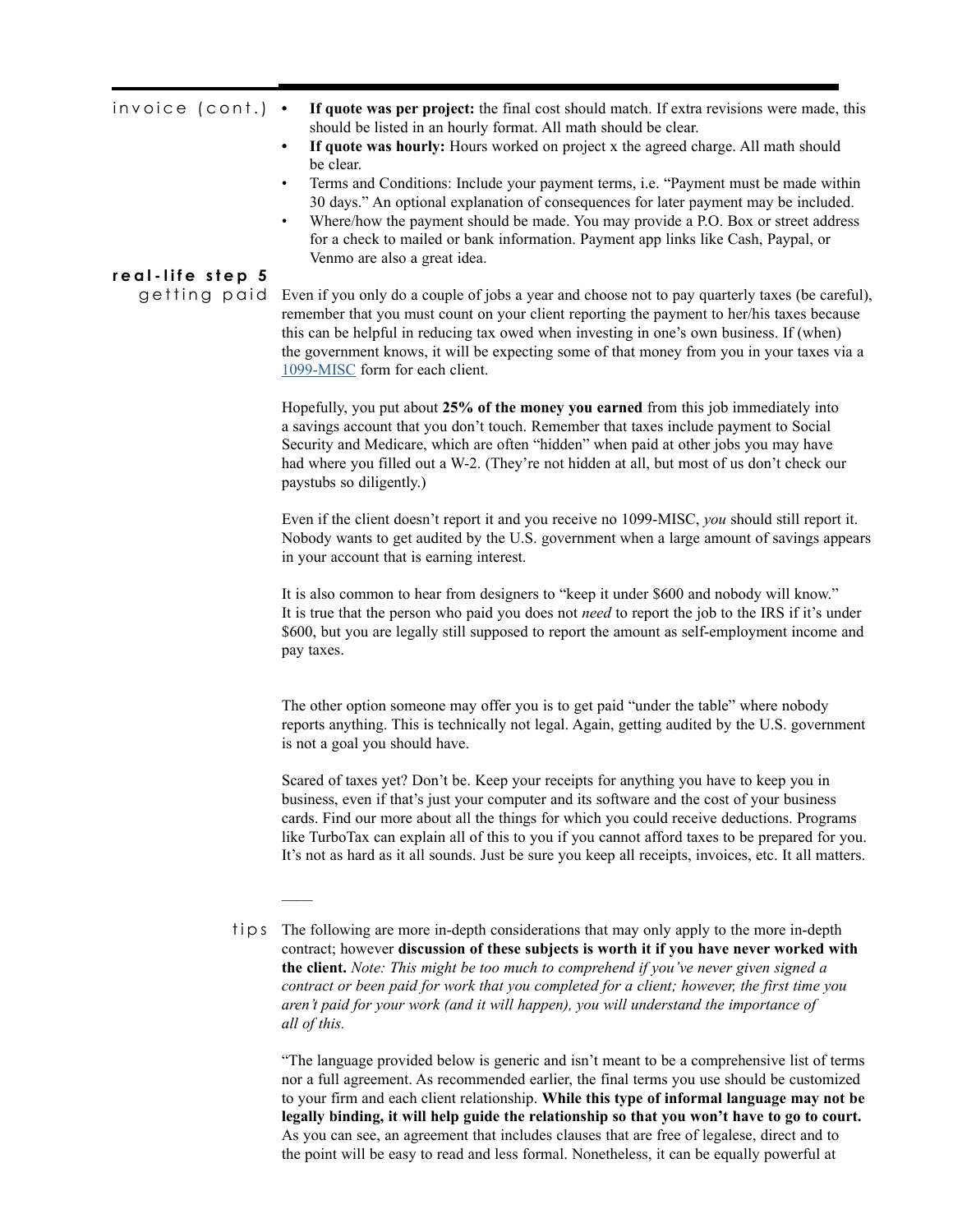#### communicating the **important conditions of a relationship**. An agreement written in this manner will almost always be more effective and easier to negotiate than a contract drawn up by lawyers. The result is a **mutual understanding of the terms by both the client and the creative team (or you)**, friendlier negotiations, and quicker approvals. tips (cont.)

*"***Schedule Parameters:** Timelines and schedules are a common industry challenge. Clients expect creatives to work all hours under even more compressed schedules, so having terms that prevent this from happening and clearly defining what is expected will result in a more seamless relationship.

- *Work Hours/Days:* This agreement assumes work will be completed within the standard work week (Monday through Friday, 9 a.m. to 6 p.m.). (Design Firm Name Here) is closed on all major holidays and the entire week of Christmas and New Years.
- (Note: Of course this means that you should not answer the phone after these hours!)
- *Schedule:* The work outlined in this agreement will be turned around within a reasonable, non-rush schedule to be determined, where possible, and mutually agreed upon at the start of each project. Late or weekend hours incurred to accommodate additional compressed deadlines, if needed, will be negotiated separately. Our schedules assume timely review and response by (Company Name Here) of all deliverables.

**Client Responsibilities:** It's also important to outline what your expectations for the client are in the relationship. For example, who is the main client representative and key decision-maker (they should be one and the same), and what are the materials/services they're expected to provide—and when?

- *• Client Representative:* (Company Name Here)'s representative, (name of client representative here), has full authority to provide and obtain all necessary information and approvals throughout this project. (Name of principal of design firm here) and (name of client representative here) represent that they have full power and authority to enter into this agreement and that it is binding upon (Design Firm Name Here) and (Company Name Here) and enforceable in accordance with its terms.
- *• Client Responsibilities:* (Company Name Here) and/or (Company Name Here)'s subcontractors will provide accurate, complete and timely information and materials to (Design Firm Name Here). (Company Name Here) guarantees that they have all the necessary rights and ownership in such materials to permit (Design Firm Name Here) to use them for the project.
- *• Client Approvals:* (Company Name Here) will approve and proofread all final designs, type, press proofs and test sites. (Design Firm Name Here) will make all efforts to ensure that no information is misrepresented. However, (Company Name Here) assumes all responsibility for content. (Company Name Here)'s approval of all tangible materials and artwork will be assumed after the work has been submitted to (Company Name Here) for review, unless (Company Name Here) indicates otherwise in writing.
- *• Client Changes:* In order to avoid errors, text changes and corrections will not be taken over the telephone and must be provided electronically. Any text with extensive changes must also be provided as marked up hard copy, indicating the revised text.

## **Samples and Credit:**

- *Samples.* (Design Firm Name Here) can use samples or photographs of the work created under this agreement and the name of (Company Name Here) for publications, exhibition, competition and other promotional purposes (such as our website) once the project has been made public.
- *• Credit.* The following credit will be mentioned on all publicity/promotion of this project and/or our relationship, including, but not limited to, awards, competitions, press releases, etc.: (List required credit here, i.e., Design: [Design Firm Name Here]).

*see next page*